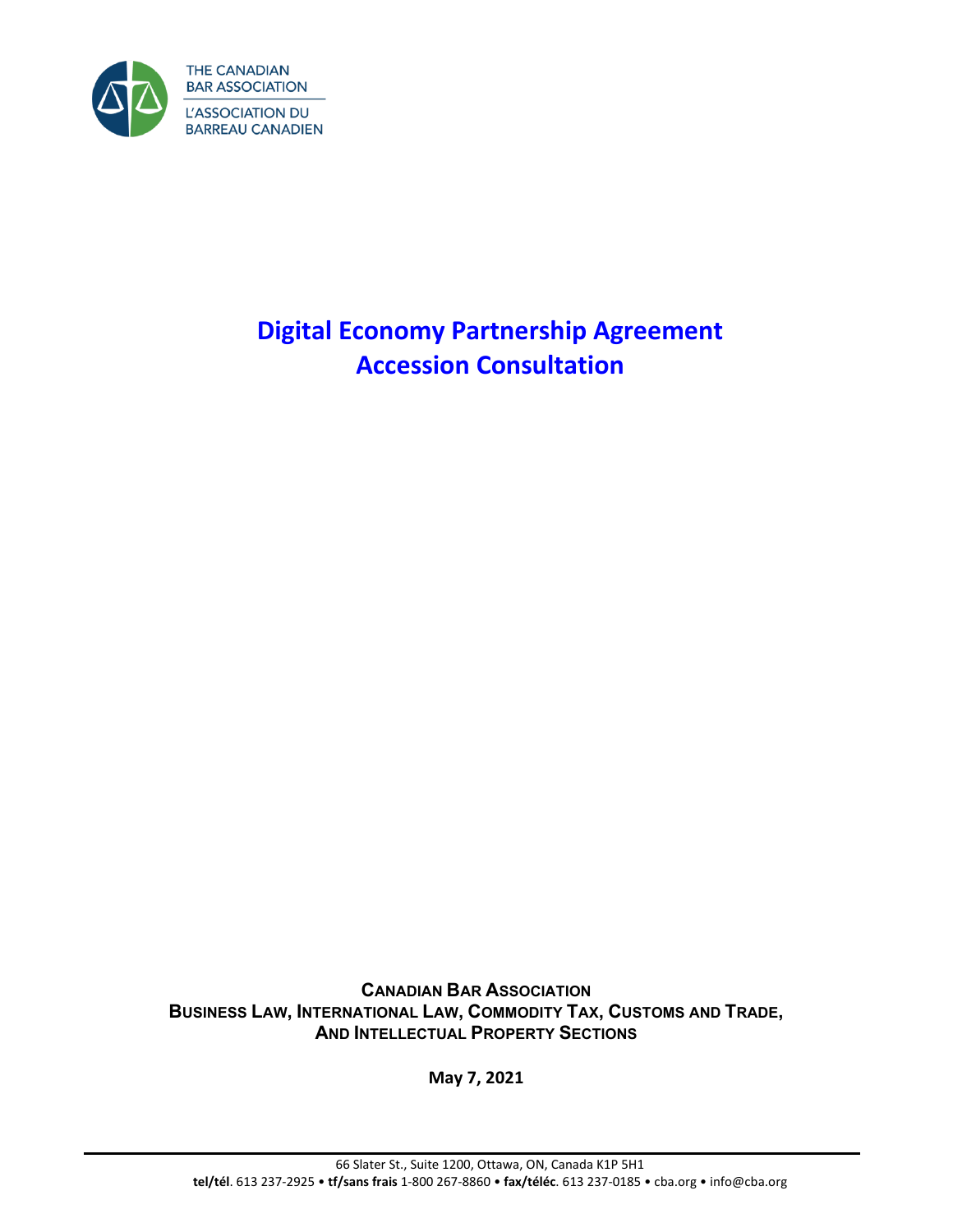#### **PREFACE**

The Canadian Bar Association is a national association representing 36,000 jurists, including lawyers, notaries, law teachers and students across Canada. The Association's primary objectives include improvement in the law and in the administration of justice.

This submission was prepared by the Canadian Bar Association's Business Law; International Law; Commodity Tax, Customs and Trade; and Intellectual Property Sections, with assistance from the Advocacy Department at the CBA office. The submission has been reviewed by the Law Reform Subcommittee and approved as a public statement of the CBA Sections.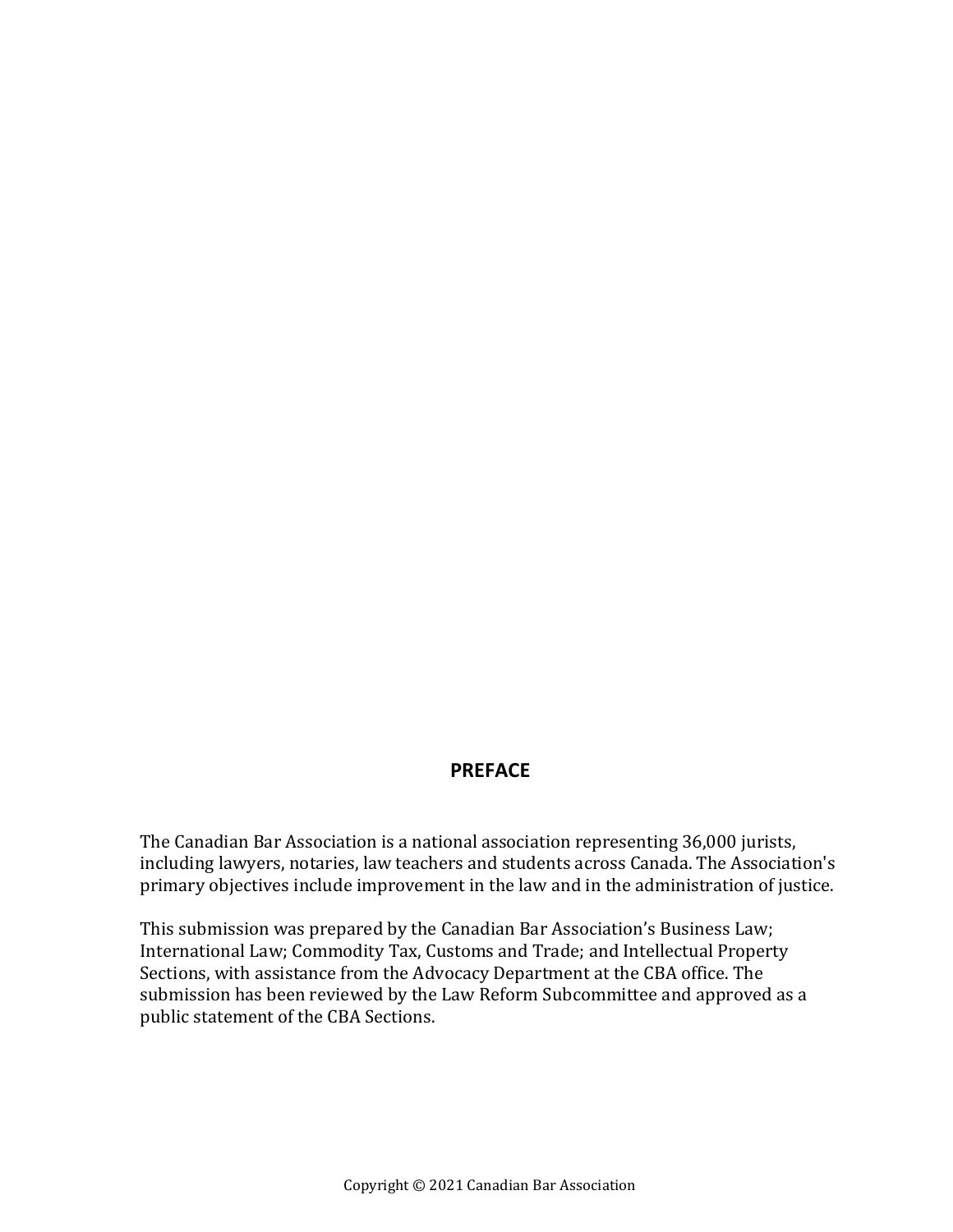## **TABLE OF CONTENTS**

## **Digital Economy Partnership Agreement Accession Consultation**

| I.   |    |                                                                |  |
|------|----|----------------------------------------------------------------|--|
| Ш.   |    | <b>GENERAL COMMENTS - BINDING OBLIGATIONS1</b>                 |  |
|      | А. |                                                                |  |
|      | В. |                                                                |  |
|      | C. | Module 3 (Treatment of Digital Products and Related issues)  3 |  |
|      | D. |                                                                |  |
|      | Е. |                                                                |  |
|      | F. | Module 6 (Business and Consumer Trust)  4                      |  |
|      | G. |                                                                |  |
|      | Η. | Module 8 (Emerging Trends and Technologies) 5                  |  |
|      | L  |                                                                |  |
|      | J. | Module 10 (Small and Medium Enterprises Cooperation) 7         |  |
|      | Κ. |                                                                |  |
|      | L. |                                                                |  |
|      | М. |                                                                |  |
| III. |    | 9                                                              |  |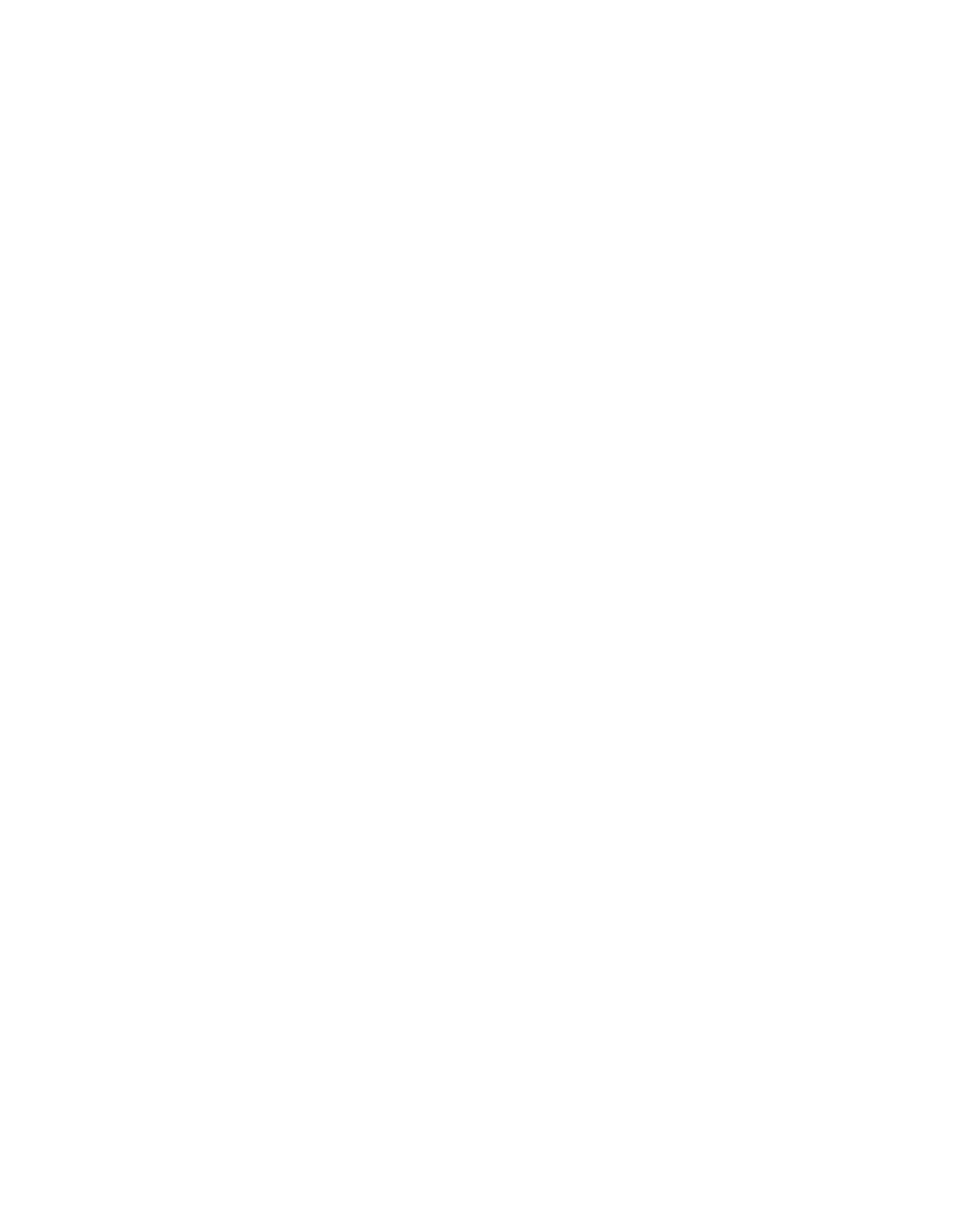## **Digital Economy Partnership Agreement Accession Consultation**

#### <span id="page-4-0"></span>**I. INTRODUCTION**

We are writing on behalf of the Canadian Bar Association's Business Law, International Law, Commodity Tax, Customs and Trade and Intellectual Property Sections (CBA Sections) to respond to Global Affairs Canada's consultation on Canada's interest to join the Digital Economy Partnership Agreement (DEPA).

The CBA is a national association of 36,000 members, including lawyers, notaries, academics and students across Canada, with a mandate to seek improvements in the law and the administration of justice. The Business Law Section deals with the law governing corporate entities including governance, securities regulation and commercial law. The International Law Section addresses issues of public and private international law including treaties and conventions, international trade, anti-corruption, international development and human rights. The Commodity Tax, Customs and Trade Section works on issues of commodity tax, customs and trade remedy matters. The Intellectual Property Section deals with legal issues around ownership, licensing, transfer and protection of intellectual property and related property rights.

#### <span id="page-4-1"></span>**II. GENERAL COMMENTS – BINDING OBLIGATIONS**

Certain parts of the DEPA give clear requirements and obligations, $1$  while other areas are largely aspirational and nebulous. The lack of binding obligations and hard targets can create inconsistencies between jurisdictions on important matters such as privacy, mutual recognition of trustmarks, interoperability and compatibility, and the potential for forum shopping.

We encourage Canada to incorporate clear obligations and measurable targets where appropriate.

<sup>1</sup> For example, Article 2.3 on Domestic Electronic Transactions Framework.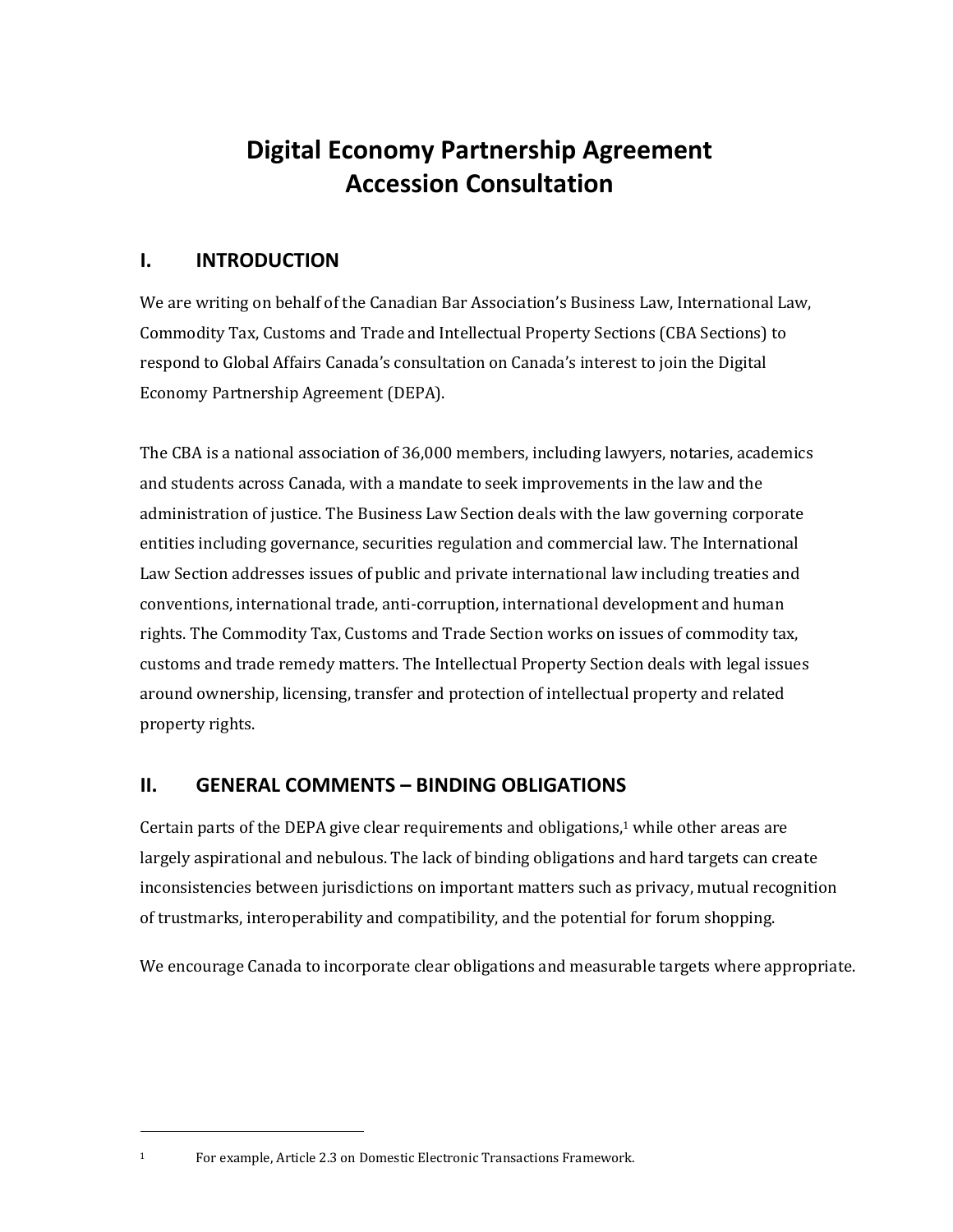#### **A. Module 1 (Initial Provisions and Definitions)**

<span id="page-5-0"></span>Article 1.1 states that the DEPA does not apply to "financial services" (except for Article 2.7 (Electronic Payments).

In our view, the DEPA should apply to financial services to empower the FinTech sector and achieve the goals of Article 8.1. The line is continuously blurring between "financial services" and other digital services – such as budgeting and personal finance software – that may require access to financial service providers' data. For FinTech businesses that rely on this data, Article 8.1's purpose will be hindered if DEPA does not apply to financial services.

We also wonder if the definition of "financial services" in Article 1.3 (cross-referencing the GATS) is consistent across jurisdictions. In the GATS, the definition of "financial services" is non-exhaustive, leaving room for interpretation. This may give rise to inconsistencies between member states.

## **B. Module 2 (Business and Trade Facilitation)**

<span id="page-5-1"></span>Article 2.3 requires Canada to "maintain a legal framework governing electronic transactions consistent with the principles of" either the *UNCITRAL Model Law on Electronic Commerce* or the *UN Convention on the Use of Electronic Communications in International Contracts*. Unless Canada's legal framework governing electronic transactions is already consistent with these UN requirements, Canada should study these agreements and consult further on the changes required should Canada join the DEPA.

Article 2.4 could add videoconferencing technology to facilitate transactions, particularly where originally signed documents may still be required (or identification verification is required). For example, consider a situation where a lawyer in one country can physically witness the execution of a document by an individual located in another country by videoconference. In 2020, videoconferencing increased significantly, and accommodations allowed originally signed documents to be witnessed on these platforms. The DEPA should recognize digital options to facilitate transactions.

Article 2.6 requires Canada to release express shipments within six hours. It is not clear if this is consistent with the Canada Border Services Agency's standard operating procedures, and whether this would result in an onerous obligation for Canada.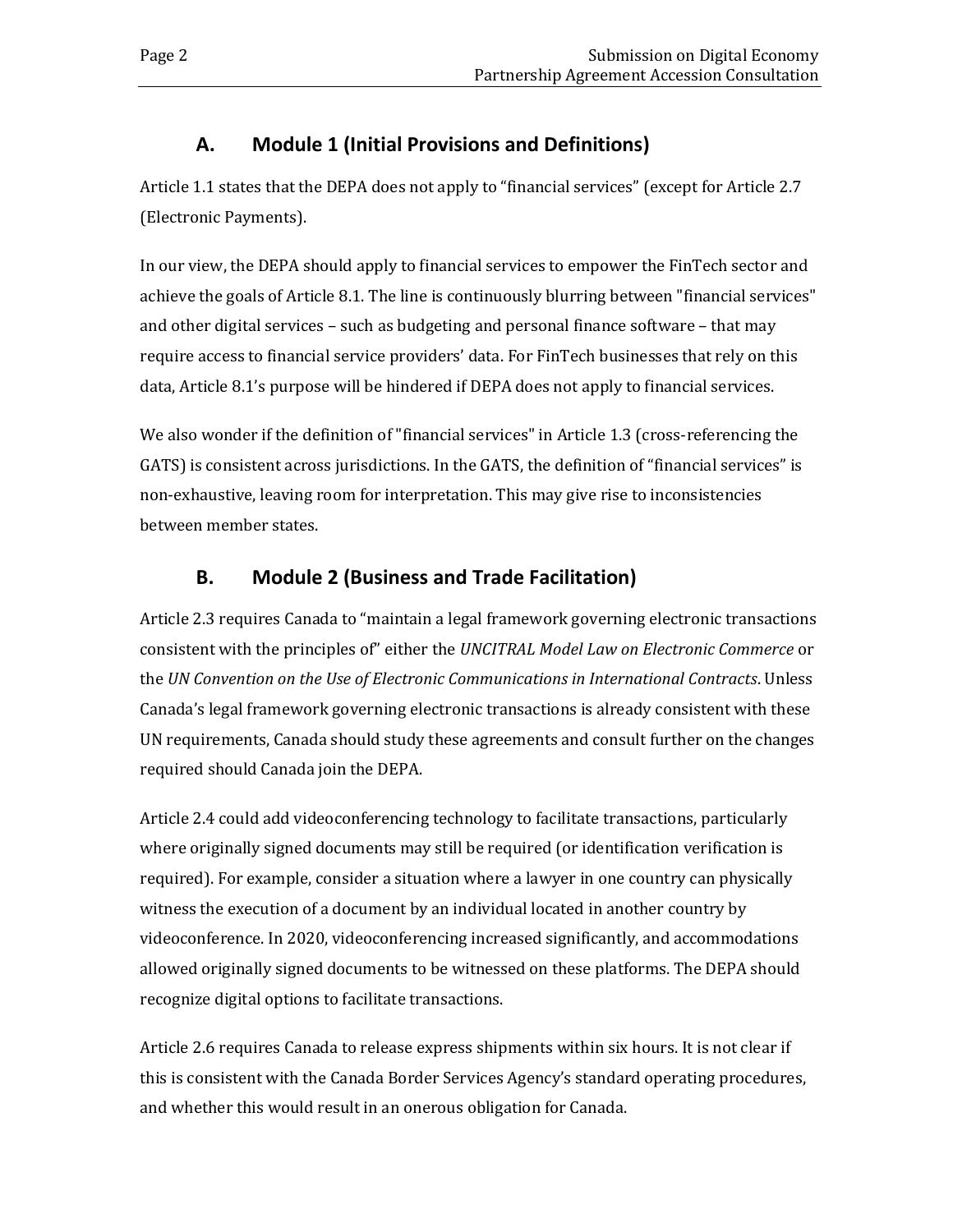Article 2.6 also requires that expedited procedures apply to "shipments of any weight or value." This is inconsistent with Canada's current "Low Value Shipment" program, which allows expedited clearance for goods valued at or below a fixed amount (i.e., \$3,300 CAD under the CUSMA), so the value is limited. Canada would need to consider the implications of a change to allow expedited clearance to all express shipments.

Article 2.6 would further require Canada to provide for and periodically review the *de minimis* shipment value for which customs duties will not be collected. Canada's current *de minimis* shipment value is \$20 and \$150 for imports from CUSMA countries. Article 2.6 does not impose an obligation on Canada to change the value but solely to periodically review it.

## **C. Module 3 (Treatment of Digital Products and Related issues)**

<span id="page-6-0"></span>Article 3.2 states that customs duties shall not be imposed on "content transmitted electronically" but allows the imposition of "internal taxes". This is consistent with Canada's commitments in other trade agreements and with the *Excise Tax Act* (and its recent amendments on the treatment of non-resident e-commerce platforms and suppliers).

With respect to cryptography, Article 3.4 should have an open-ended exemption allowing the application of local requirements to providers from member states. In other words, a member state should be allowed to require certain encryption if similar requirements apply in local law.

#### **D. Module 4 (Data Issues)**

<span id="page-6-1"></span>Article 4.2(6) should consider minimum standards for the legal framework on protecting personal information. For example, Article 2.3 (Domestic Electronic Transactions Framework) requires the domestic framework to be consistent with the principles of the *UNCITRAL Model Law on E-Commerce* or the *UN Convention on the Use of Electronic Communications in International Contracts*. Similarly, Article 4.2(6) could reference international standards. 2

Article 4.2(8) should contain minimum standards that all trustmarks must meet to qualify for mutual recognition (e.g., independent audit to confirm ongoing requirements). This will create a consistent baseline across member states for their trustmarks and enhance their reliability. A centralized portal to verify trustmarks would help ensure their credibility (e.g., Europrise Seal or the US Privacy Shield List).

<sup>2</sup> For example, the APEC Cross Border Privacy Rules, OECD Guidelines and the Convention for the Protection of Individuals with regard to Automatic of Personal Data (CETS No. 108).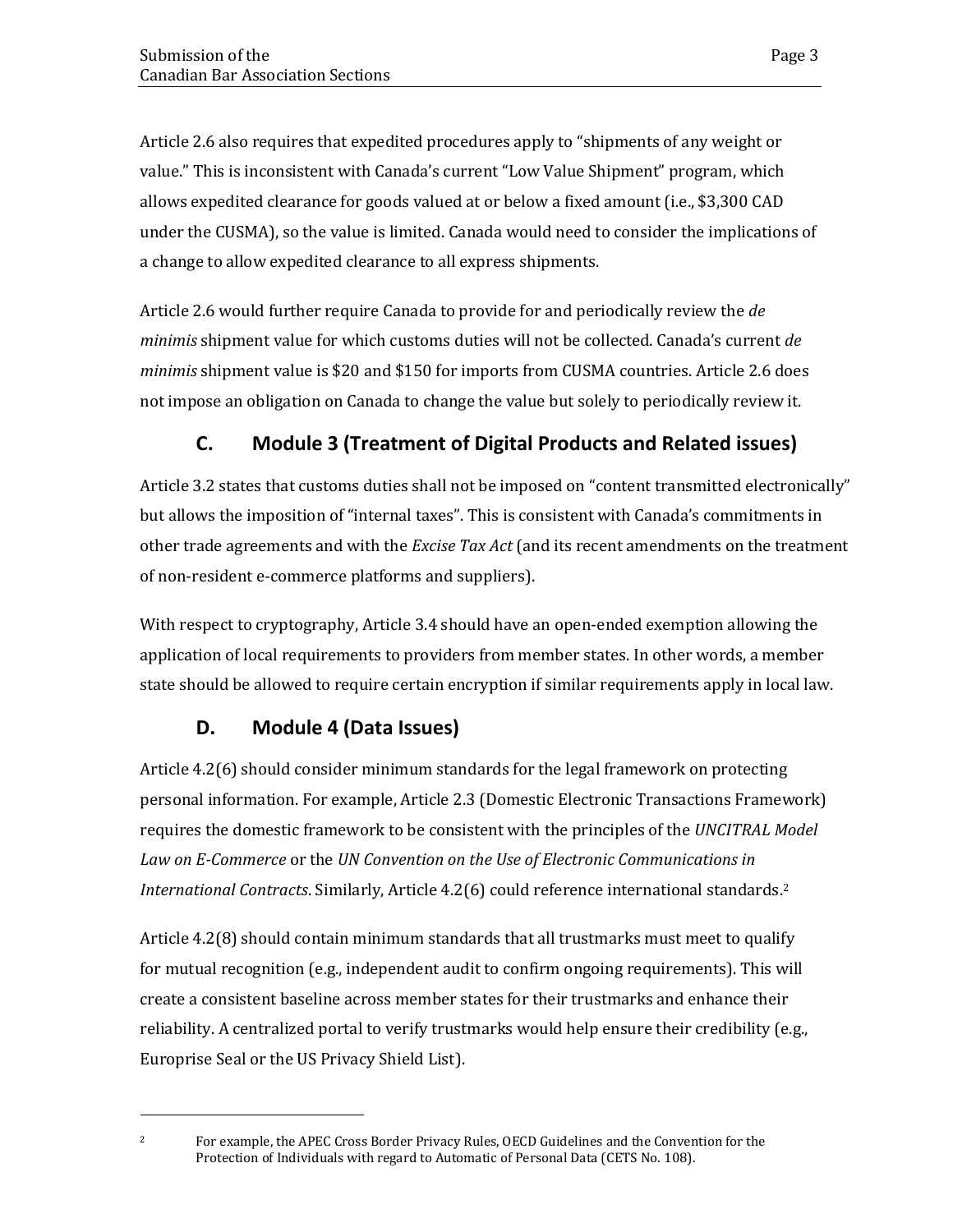In Article 4.2(10), the requirement to "endeavour to mutually recognise the other Parties data protection trustmarks" could potentially be misused or misconstrued as a barrier to trade. To avoid this risk, we suggest incorporating elements of Article 4.3(3)(a) where a measure must "not be applied in a manner which would constitute a means of arbitrary or unjustifiable discrimination or a disguised restriction on trade."

## **E. Module 5 (Wider Trust Environment)**

<span id="page-7-0"></span>We recommend defining "existing collaboration mechanism". The definition could reference the EU model in the *Directive on Network and Information Security* (NIS Directive), capturing:

- computer security incident response team (CSIRT) to promote swift and effective operational cooperation at a national and member state level and CSIRTs network (csirts-network).
- single point of contact for each member state for cybersecurity-related communications.
- members' state-level national authority for cybersecurity matters.

We are concerned with the lack of enforcement, procedure or general framework. Mutual recognition of certification schemes and minimum cybersecurity standards for digital products should also be addressed.

For Article 5.1 (Cybersecurity Coordination) we recommend establishing a central coordinating agency within the Joint Committee. We also recommend adding domestic obligations to identify each party's "national lead" on cybersecurity (like the CSIRT requirement in the EU NIS Directive) to help centralize threat reporting and coordinate on best practices.<sup>3</sup>

#### **F. Module 6 (Business and Consumer Trust)**

<span id="page-7-1"></span>Article 6.2(10)(b) should be revised to put the focus on end-user control and decentralized data storage. This would replace an outdated consent-and-notice approach that relies heavily on a centralized holder of personal data accurately describing what it does with personal information and the individual trusting their privacy choices are respected.

<sup>3</sup> Se[e https://digital-strategy.ec.europa.eu/en/library/revised-directive-security-network-and](https://digital-strategy.ec.europa.eu/en/library/revised-directive-security-network-and-information-systems-nis2)[information-systems-nis2.](https://digital-strategy.ec.europa.eu/en/library/revised-directive-security-network-and-information-systems-nis2)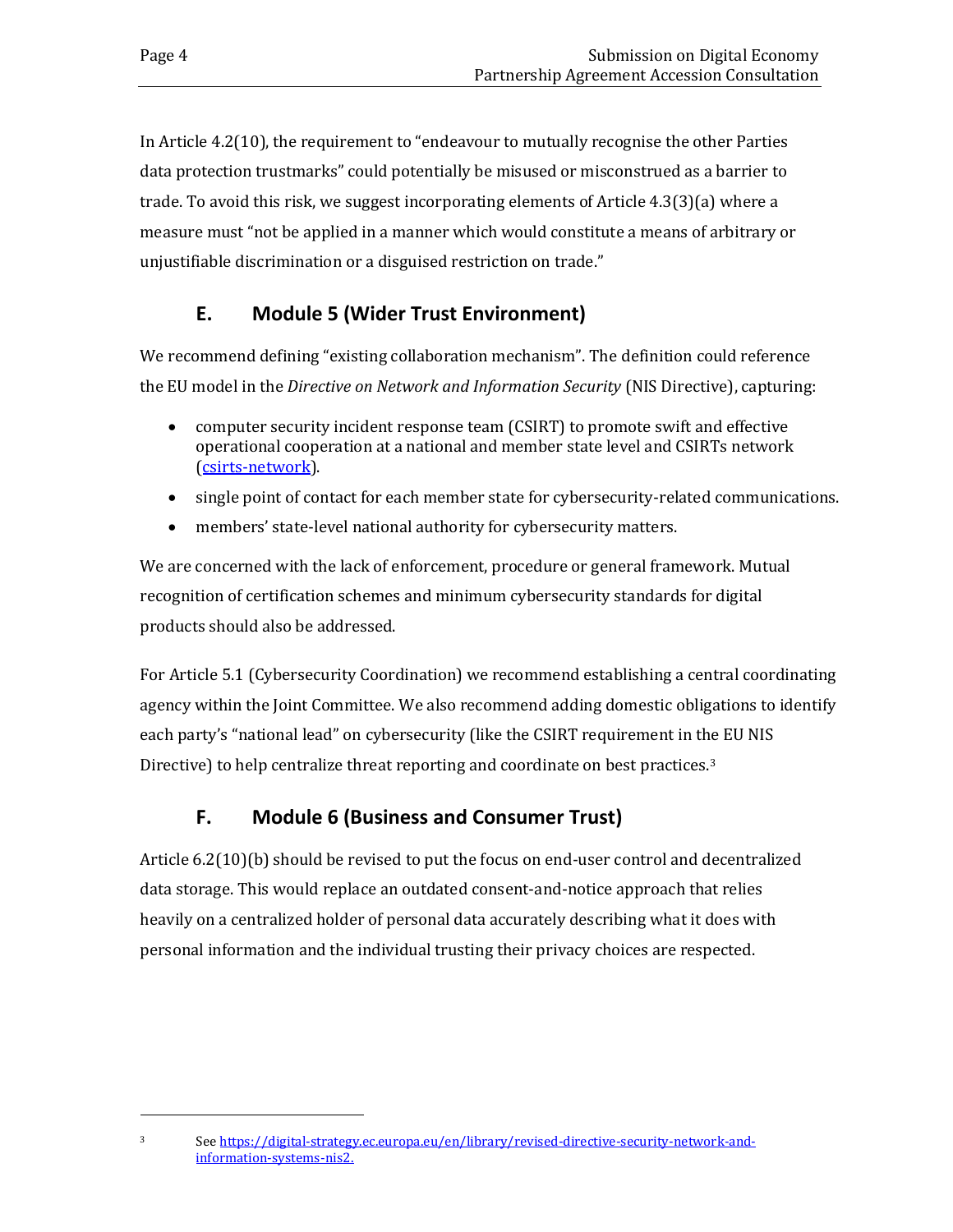A focus on end-user control combined with ability to broadcast and enforce privacy choices would empower individuals. It would also catapult digital transformation and innovation by building on a growing movement of decentralization and data "sovereignty" for individuals.<sup>4</sup>

In Article 6.3, we recommend adding a prohibition on deceptive design or "dark patterns" like Canada is proposing in Bill C-11, *Digital Charter Implementation Act, 2020*. We believe this is especially important to ensure a clear understanding of appropriate online behaviour.

In Article 6.3, we also suggest adding a commitment to minimum online "safety" standards. There should be certain no-go zones and high standards of privacy and security, including age-appropriate design in online products and services geared toward or likely to be used by children and support for parents to make informed decisions.

## **G. Module 7 (Digital Identities)**

<span id="page-8-0"></span>Canadian businesses such as SecureKey Technologies are leaders in this area and their knowledge and expertise could be leveraged. The DEPA could also draw on emerging international use cases.<sup>5</sup>

## **H. Module 8 (Emerging Trends and Technologies)**

<span id="page-8-1"></span>Generally, this Module is too weak for the high-risk nature of artificial intelligence (AI) and emerging technologies. This is especially true as a global consensus is emerging on responsible AI development.<sup>6</sup> The non-committal language is outdated given the serious risks of developing AI or other emerging technologies with no ethical, privacy and security considerations.

<sup>4</sup> Innovations include browser-based and end-user device-level preference management. The recent Apple update allowing end-users to refuse tracking by individual apps is a device-level control, as is the Do Not Track signal (though few entities recognize it and it hasn't been enforced by regulators). Tools like Privacy Cleaner by My Permissions (https://mypermissions.com/), browser-based tracking prevention using private browsers like Firefox or Brave or extensions like Ghostery, personal data accounts like Digi.Me and decentralized user ID products like Verified.Me are other examples.

<sup>5</sup> For example, Estonia ID and its new e-Residency offering, described as a "government-issued digital identity and status that gives access to Estonia's transparent digital business environment" <https://blogs.thomsonreuters.com/answerson/e-estonia-power-potential-digital-identity/> and [https://e-resident.gov.ee](https://e-resident.gov.ee/)

<sup>&</sup>lt;sup>6</sup> See recent activity such as the Global Privacy Assembly resolution, new European Data Protection Board draft AI regulation and Montreal Declaration. More concrete examples include the European Data Protection Board guidance on Virtual Voice Assistants, and biometrics.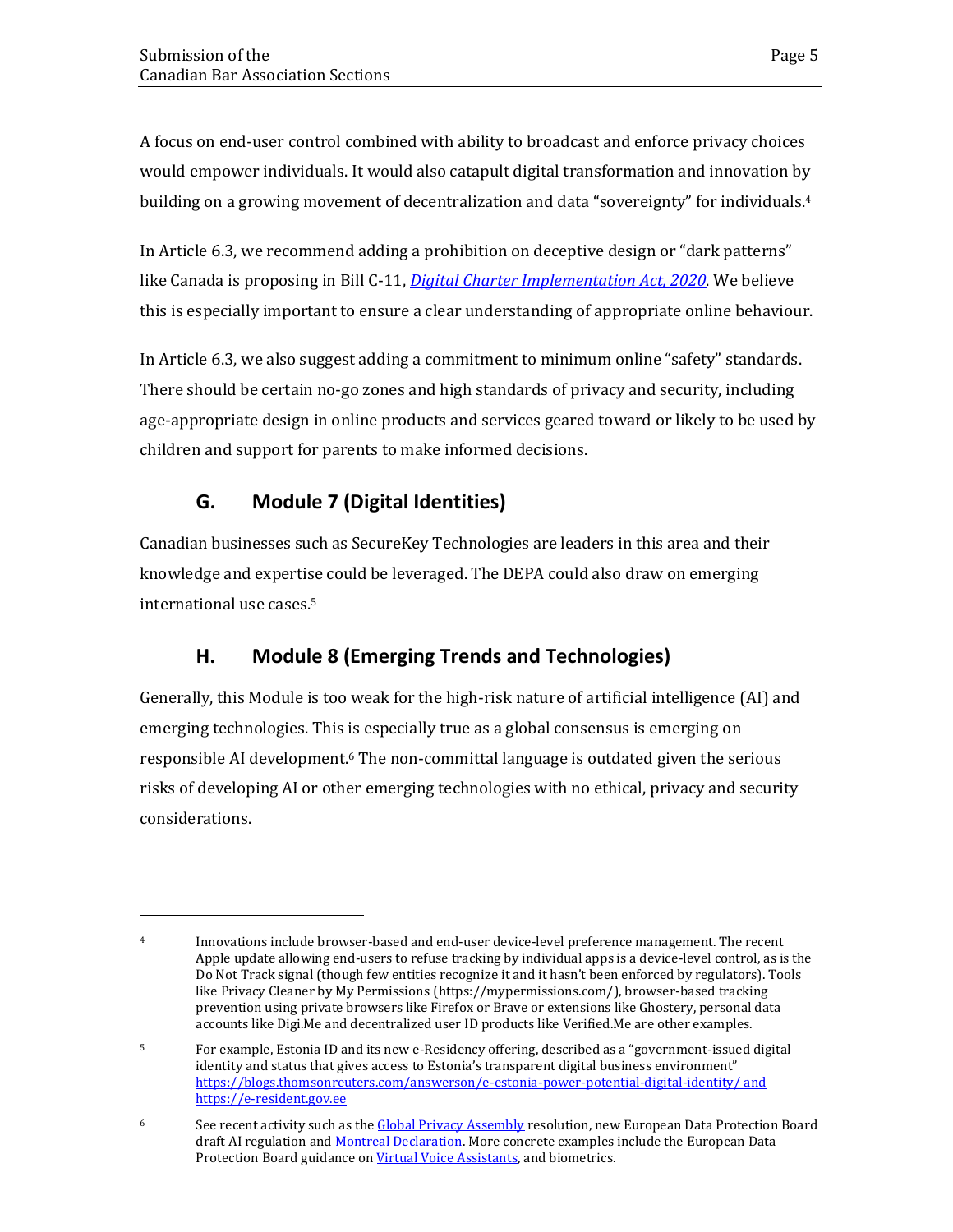In our view, Article 8.1 (Financial Technology Cooperation) is too vague. FinTech, like other innovations, can mean different things to different people. For example, FinTech includes alternative lending, consumer finance, insurtech, wealthtech, digital assets, financial services IT, payments systems, regtech, money transfer and capital markets. We wonder if FinTech referred to in Article 8.1 is meant to cover all these aspects. In addition, as discussed in our comments on Module 1, we believe the DEPA should apply to financial services to support FinTech businesses.

Article 8.2(4) states that parties shall "endeavour" to adopt internationally recognized frameworks. We recommend stronger language and incorporating examples of frameworks that the parties might consider appropriate, otherwise the requirements are too vague.

If certain member states impose rigourous standards such as algorithmic transparency, ethical AI development and bias elimination, but other members adopt a more laissez-faire approach, entrepreneurs and innovators from the "rigorous" jurisdictions be penalized as it takes longer for them to get to market than their counterparts from less regulated member states. This could lead to weakened regulation or to forum shopping. Without agreed upon high minimum standards, there is a serious risk of a race-to-the-bottom effect.

We also recommend post-market surveillance of AI-powered or emerging technology products (as is done with pharmaceuticals) to ensure products remain safe in light of new and unforeseeable risks.

With respect to government procurement, we recommend that parties incorporate the DEPA requirements in their own procurements processes. Governments are powerful purchasers and can influence the design and direction of industry. Raising mandatory minimum standards (e.g., safe, ethical and responsible AI) can have a big impact on industry.

Given the rapid pace of emerging trends and technologies, we recommend that Module 8 be reviewed every two or three years. The review may be conducted by the Joint Committee, or by another body established for the purpose of monitoring nascent technologies. Where necessary, the body should be empowered to add new technologies to Module 8.

Further, we recommend that the Parties develop a common policy for cryptocurrency payments.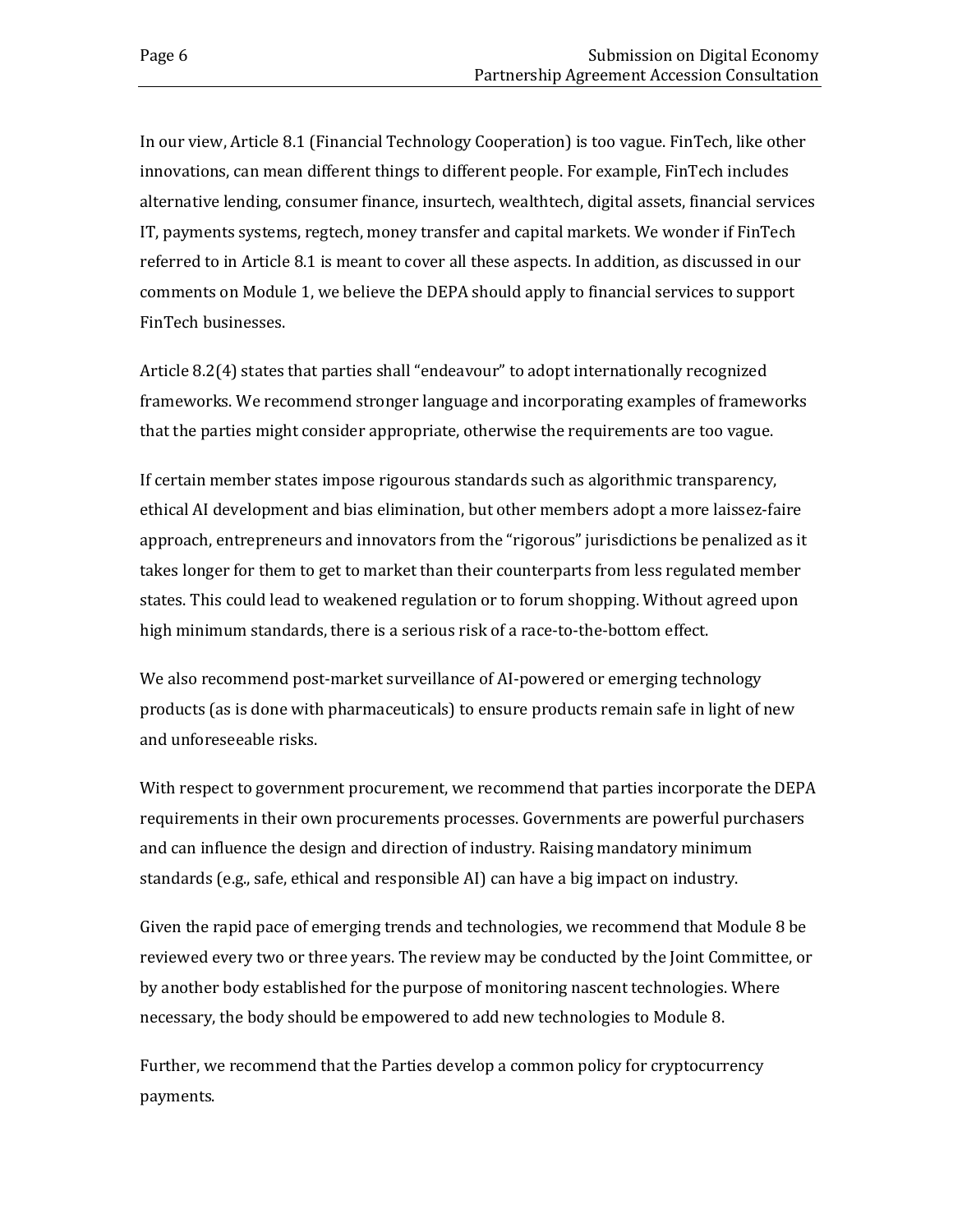#### **I. Module 9 (Innovation and the Digital Economy)**

<span id="page-10-0"></span>Any data sharing projects under Article 9.4(3) should have a high level of privacy and data protection and ethical innovation built in.

Similarly, Article 9.5. should expressly reference privacy-preserving approaches to the exchanges and open data frameworks.

**Intellectual Property Rights:** The DEPA focuses on personal information protection and transfer of information. With respect to intellectual property (IP) rights, it would be beneficial to address issues of data innovation and licensing agreements to facilitate data sharing. Defining ownership of IP is imperative as the DEPA focuses on transmission of information across jurisdictions. Expressly defining IP ownership and rights of use would help prevent disputes and clarify the rights owners and third parties, including small and medium enterprises (SMEs).

To promote innovation and creativity, Article 9 could address the protection of online creative content (music, photos, graphics, videos, etc.) and cybersecurity to protect trade secrets (e.g., graphics, source code, object code, algorithms, programs, manuals, databases).

To support companies, especially SMEs, to use and enforce IP rights, discussions could include:

- mechanisms for content removal and protection against censorship and disinformation (e.g., spambots)
- protection, enforcement and penalties for IP infringement of data innovation, transfer and licensing
- standardizing language for online licensing, non-disclosure and encryption agreements
- education and support for SMEs on 1) how to protect their online businesses and data through IP rights and notices, insurance and licensing mechanisms; 2) public domain information, namely how to find and use material to facilitate diffusion of knowledge, technology, culture and the arts; and 3) enforcement rules of online agreements.

## **J. Module 10 (Small and Medium Enterprises Cooperation)**

<span id="page-10-1"></span>We recommend establishing a common definition or parameters and indicia of what is considered a "SME".

DEPA member states should consider creating a jointly operated portal (a one-stop-shop) and common forms to streamline information-gathering for SMEs seeking to expand beyond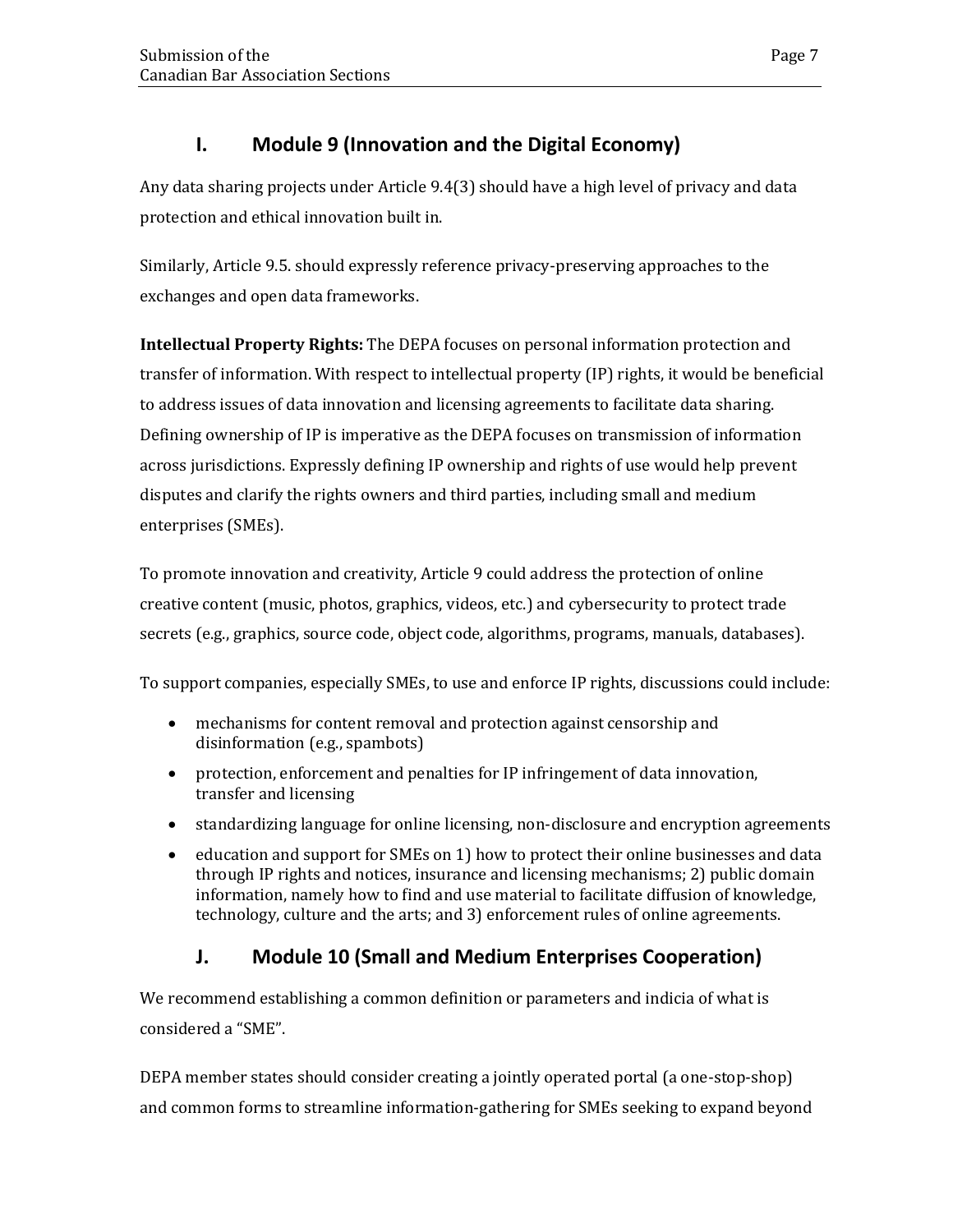their borders. This common portal or platform would offer a single point of entry for SMEs seeking to leverage trade opportunities and obtain quick, clear information.

We suggest replacing "may" with "shall" in Article 10.3(1) to ensure each member state gives the same detailed information to facilitate market entry. It is difficult to navigate other government's information so having it all in one place would be easier.

In Article 10.4(2), digital dialogue with SMEs appears to be unidirectional. While it is important to explain the value to SMEs, this would be an excellent opportunity to hear about their pain points. It should be a two-way collaboration focusing on concrete issues that inhibit trade and market entry for SMEs. And there should be an obligation to consider and address these issues periodically.

#### **K. Module 11 (Digital Inclusion)**

<span id="page-11-0"></span>**Children's Privacy and Online Safety:** The DEPA does not address children's privacy and online safety. We urge Canada to consider children's rights in the online environment, possibly by referencing the UN Convention on the Rights of the Child.<sup>7</sup> We also recommend requiring cooperation on takedown requests for non-consensual or image-based sexual abuse - like copyright infringement where takedown orders are binding.

Article 11.1(2) should add "children" as a group of requiring special attention.

We recommend that Article 11.1(3) include a mechanism for the listed groups to share their views directly with the member state, not only through their state-level representatives. Civil society groups, advocates, trade associations and not-for-profits should have an avenue for communicating directly with the parties (as intervenor, amicus or other type of status).

These groups can not be digitally included because their own governments are not inclusive. As such, relying only on governments to give them voices will perpetuate exclusion. Module 11 could also align or reference Sustainable Development Goal 8, other SDGs and Article 3 of the UN Declaration on the Rights of Indigenous Peoples (UNDRIP).<sup>8</sup>

<sup>7</sup> See *[General comment No. 25 \(2021\) on children's rights in relation to the digital environment](https://docstore.ohchr.org/SelfServices/FilesHandler.ashx?enc=6QkG1d%2fPPRiCAqhKb7yhsqIkirKQZLK2M58RF%2f5F0vEG%2bcAAx34gC78FwvnmZXGFUl9nJBDpKR1dfKekJxW2w9nNryRsgArkTJgKelqeZwK9WXzMkZRZd37nLN1bFc2t)*.

<sup>8</sup> Article 3 of UNDRIP states "Indigenous peoples have the right to self-determination. By virtue of that right they freely determine their political status and freely pursue their economic, social and cultural development."